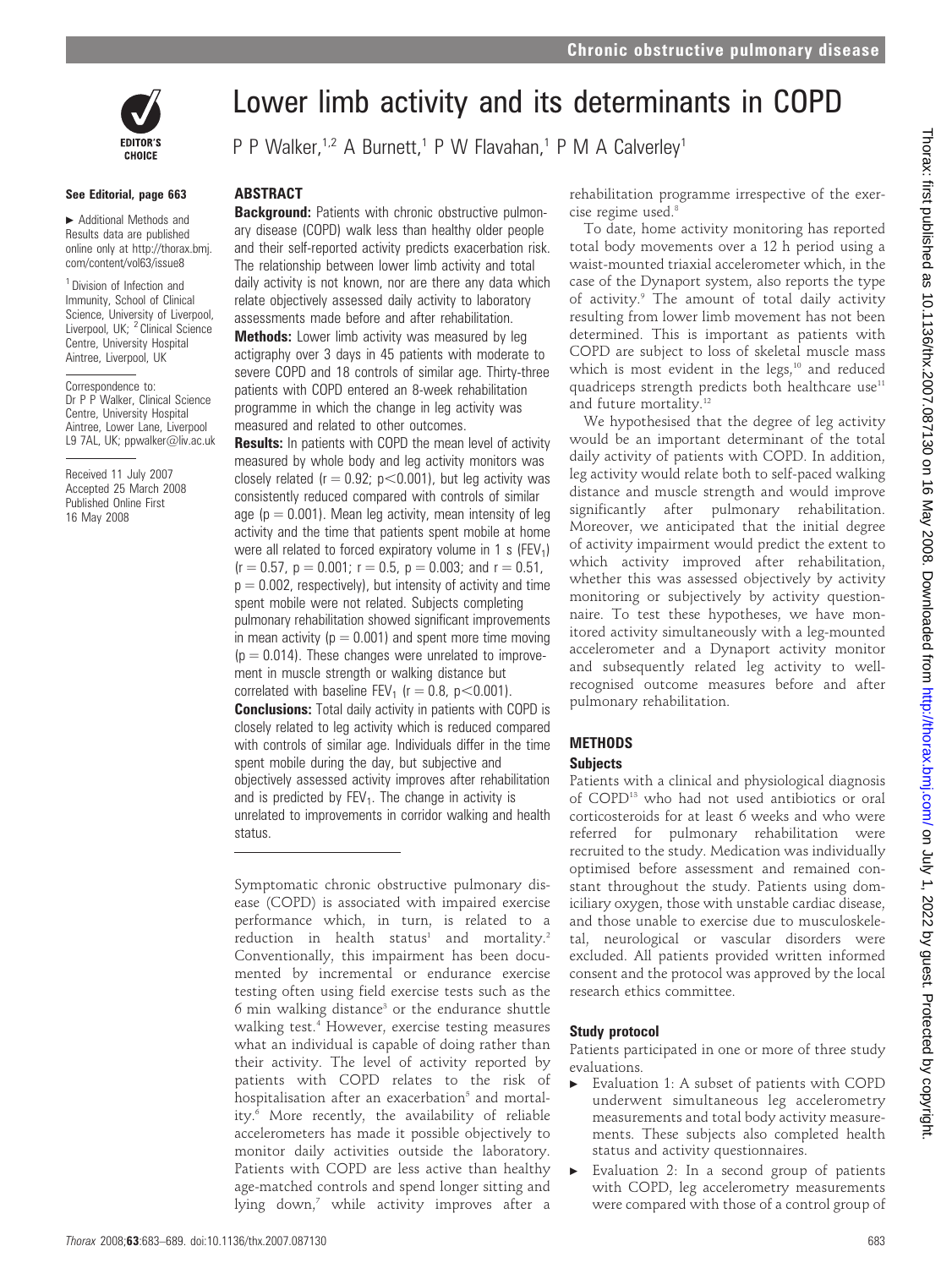healthy volunteers of similar age and sex. Quadriceps muscle strength was also recorded.

Evaluation 3: A third group of patients with COPD completed leg accelerometry measurements before and after pulmonary rehabilitation and these leg activity data were related to standard measures of lung function, exercise performance, muscle strength and health status.

Before rehabilitation, assessments were performed on two visits approximately 7 days apart. After rehabilitation, all assessments were completed on a single visit scheduled no more than 14 days after completion of the exercise programme. Each subject performed the same tests in the same order. All tests were performed before and after rehabilitation with the exception of lung function measurement and the two practice 6 min walks.

## Procedures

## Pulmonary function tests

Before testing, patients omitted short-acting inhaled bronchodilators for 8 h and long-acting  $\beta$  agonists for 12 h. Spirometry, static lung volumes and single breath carbon monoxide transfer factor were measured with a rolling seal spirometer (P K Morgan, Kent, UK) according to American Thoracic Society guidelines.14 Static lung volumes were measured by helium dilution. Predicted values used were those of the European Coal and Steel Community.15

#### Heath status and disability questionnaires

Patients completed the St George's Respiratory Questionnaire (SGRQ)16 and the Hospital Anxiety and Depression (HAD) questionnaire,<sup>17</sup> while self-reported activity was assessed using the Nottingham Extended Activities of Daily Living (NEADL) questionnaire.18

#### Quadriceps muscle strength

Maximum quadriceps strength was measured by isometric maximum voluntary contraction of the dominant quadriceps using a custom-built set up. Further details of this are included in the online supplement. Subjects performed three maximum voluntary contractions with a rest period of 1 min between efforts. Maximum quadriceps strength was defined as the peak value obtained from the three recordings.

#### Six minute walking test

The tests were performed in accordance with ATS recommendations<sup>19</sup> with two additional practice walks at the initial assessment. Perceived breathlessness was scored immediately before exercise and at maximum exercise using the modified Borg scale.<sup>20</sup>

#### Activity measurement

#### Leg accelerometry measurement

Leg activity was measured using the Actiwatch Uniaxial Accelerometer (Cambridge Neurotechnology, Cambridge, UK). All recordings were made continuously over three weekdays with the exception of Evaluation 1 (comparison of whole body and lower limb activity) where only 2 days were recorded. Using a lightweight strap, the Actiwatch was positioned just above the dominant ankle and subjects only removed the device for bathing and then repositioned the Actiwatch immediately afterwards. The Actiwatch has an event marker button and subjects pressed this button on rising in the morning, going to bed at night and when the device was removed for bathing.

Subjects also documented when and why the activity monitor was removed. On the rare occasion a subject forgot to press the marker button, the written record or period of overnight inactivity was used to determine the actigram. Activity monitoring was performed before and after rehabilitation with the same Actiwatch.

The Actiwatch signal is measured 32 times per second and processed to provide the amount and duration of movement. This signal is expressed as an activity count which denotes the amplitude of the signal detected by the accelerometer. A vale of approximately 25 counts represents gravitational acceleration. Further details about the technical specifications are given in the online supplement. Data were expressed as an activity count, which is the sum of all the epochs within each 30 s period. Inactivity was expressed as an activity count of zero. Data extracted for analysis were aggregated over the three daytime periods and expressed as:

- Mean activity score: average value of each 30 s epoch throughout the waking day, including all periods of zero activity.
- $\blacktriangleright$  Mean intensity of activity: average value of each 30 s epoch when activity was occurring throughout the waking day (excludes any period of zero activity).
- $\blacktriangleright$  Percentage of time mobile: percentage of 30 s epochs throughout the waking day where an activity score of  $\geq 1$ was recorded; any epoch with a mean activity score of 0 was labelled immobile, while any epoch with a score of  $\geq 1$  was active, although a score of 1 represents a very low level of activity.

## Total body activity measurement

The Dynaport Activity Monitor (McRoberts BV, Den Haag, Netherlands) is a lightweight device containing a triaxial accelerometer. It has previously been validated for use in patients with COPD.<sup>9</sup> The device consists of a lightweight box enclosed in a neoprene belt worn anteriorly around the waist. The box is connected to a leg sensor which is worn around the upper third of the thigh. The signal recorded by the device precisely measures the time spent walking, cycling, standing, sitting or lying, and it also provides a measure of movement intensity during the recording period. The technical specifications of the activity monitor have been detailed previously.<sup>21</sup>

The Dynaport Activity Monitor provides a measure of overall activity (movement intensity) and a measure of intensity of activity (movement intensity during movement). In addition, it records the proportion of the day during which the subject was moving (time spent moving). Different activities can be classified and expressed as the proportion of the day spent walking, standing, sitting and lying down.

The Dynaport Activity Monitor was fitted and all subjects were provided with written instructions, spare batteries and an emergency contact number. The subjects were monitored for two consecutive days, a time period over which reliable results have been obtained previously.<sup>7</sup> Monitoring lasted from rising in the morning until whatever time in the evening they had completed their usual daily activities.

#### Pulmonary rehabilitation

The 8-week outpatient pulmonary rehabilitation programme consisted of two supervised and one unsupervised 1-hour exercise session per week. Patients received an individualised regime of aerobic upper and lower limb exercises which included peripheral muscle strengthening and whole body endurance exercises. Further details of the programme are included in the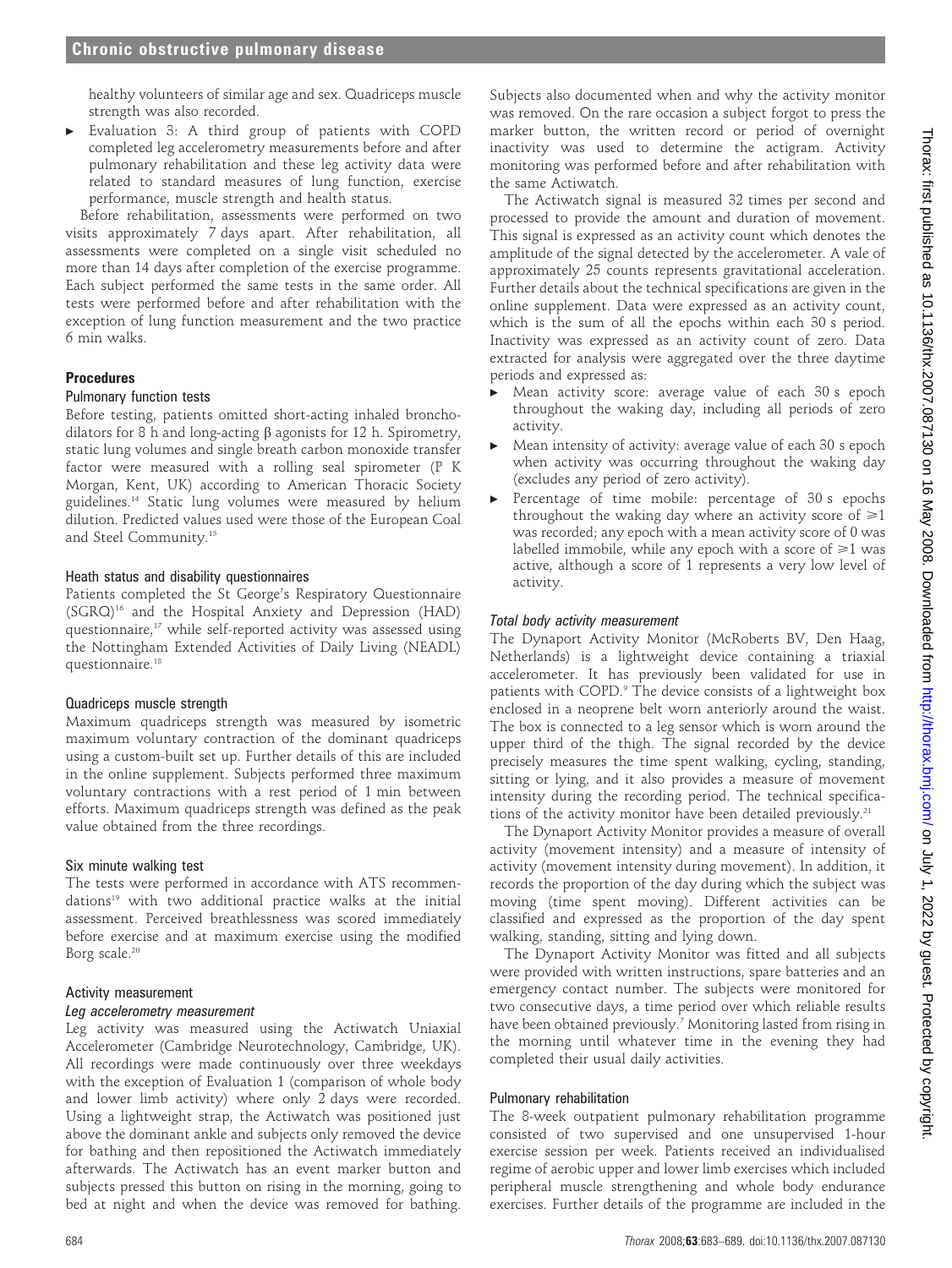|                                                         | <b>Evaluation 1 (subjects</b><br>with COPD who had<br>concurrent DP and AW<br>measurements) | <b>Evaluation 2 (normal</b><br>subjects of similar age<br>who had AW<br>measurement) | <b>Evaluation 3 (subjects Evaluations 2 and 3</b><br>with COPD who had<br><b>AW</b> measurement<br>before and after PR) | (subjects with COPD<br>who had AW<br>measurement) |
|---------------------------------------------------------|---------------------------------------------------------------------------------------------|--------------------------------------------------------------------------------------|-------------------------------------------------------------------------------------------------------------------------|---------------------------------------------------|
| No of subjects                                          | 12                                                                                          | 18                                                                                   | 23                                                                                                                      | 33                                                |
| M:F                                                     | 9:3                                                                                         | 8:10                                                                                 | 12:11                                                                                                                   | 17:16                                             |
| Age (years)                                             | 63(7)                                                                                       | 70 (6)                                                                               | 66 (9)                                                                                                                  | 67(8)                                             |
| Current:ex:never<br>smokers                             | 3:9:0                                                                                       | 5:9:4                                                                                | 5:18:0                                                                                                                  | 7:26:0                                            |
| $FEV1$ (I)                                              | 1.01(0.43)                                                                                  | 2.5(0.6)                                                                             | 0.93(0.32)                                                                                                              | 0.96(0.4)                                         |
| $FEV_1$ (%)                                             | 33.4 (12.2)                                                                                 | 105.1(17.7)                                                                          | 36.4(11.6)                                                                                                              | 38.2 (12)                                         |
| FVC (I)                                                 | 2.83(0.93)                                                                                  | 3.3(0.8)                                                                             | 2.27(0.46)                                                                                                              | 2.36(0.9)                                         |
| FEV <sub>1</sub> /FVC                                   | 0.36(0.07)                                                                                  | 0.77(0.04)                                                                           | 0.41(0.13)                                                                                                              | 0.42(0.12)                                        |
| IC%                                                     | 73.3 (14.5)                                                                                 | NΚ                                                                                   | 71.6 (15.8)                                                                                                             | 77.6 (20.8)                                       |
| Quadriceps MVC (N)                                      | NΚ                                                                                          | 415 (98)                                                                             | 315 (106)                                                                                                               | 308 (116)                                         |
| <b>SGRQ Total</b>                                       | 63.4 (16.2)                                                                                 | NΚ                                                                                   | 62.1(13)                                                                                                                | 62.2 (12.5)                                       |
| <b>SGRO Activity</b>                                    | 77.2 (19.4)                                                                                 | NК                                                                                   | 79.1 (13.1)                                                                                                             | 80.1 (13.7)                                       |
| <b>NEADL</b>                                            | 18.9(2.3)                                                                                   | NΚ                                                                                   | 16.4(2.7)                                                                                                               | 15.7(2.8)                                         |
| Actiwatch measures:                                     |                                                                                             |                                                                                      |                                                                                                                         |                                                   |
| Mean activity $(x10^3)$<br>counts/h)                    | 123 (110)                                                                                   | 143 (61)                                                                             | 82 (53)                                                                                                                 | 82 (49)                                           |
| Mean intensity of<br>activity ( $\times 10^3$ counts/h) | 190 (162)                                                                                   | 232 (90)                                                                             | 156 (69)                                                                                                                | 156 (63)                                          |
| % of time mobile                                        | 63.2 (14.5)                                                                                 | 61.4 (11.2)                                                                          | 50 (13.9)                                                                                                               | 50.8(15.4)                                        |

|  |  | Table 1 Baseline characteristics and number of subjects in each study evaluation |  |  |  |  |  |  |  |  |
|--|--|----------------------------------------------------------------------------------|--|--|--|--|--|--|--|--|
|--|--|----------------------------------------------------------------------------------|--|--|--|--|--|--|--|--|

Data presented as mean (SD).

AW, measurement of leg activity using the Actiwatch accelerometer; COPD, chronic obstructive pulmonary disease; DP, measurement of whole body activity using the Dynaport activity monitor; FEV<sub>1</sub>, forced expiratory volume in 1 s; FVC, forced vital capacity; IC, inspiratory capacity; MVC, maximum voluntary contraction; NEADL, Nottingham Extended Activities of Daily Living Questionnaire; NK, not known (not recorded in the particular group); PR, pulmonary rehabilitation; SGRQ, St George's Respiratory Questionnaire.

online supplement. Owing to the ''rolling'' nature of the programme, subjects who were unable to attend particular supervised session(s) were able to continue the programme beyond 8 weeks until they had attended 16 supervised sessions. Patients who attended 16 sessions were defined as ''completers''.

#### Statistical analysis

Group data are expressed as mean (SD) and subgroup data as mean (SE). Statistical analysis was performed using SPSS V.15.0 and Stats Direct 2.6 with significance set at  $p<0.05$ ; p values are recorded to three decimal places. Normal distribution was assessed using the Shapiro-Wilks test and all data were normally distributed except for the Actiwatch mean activity score and Actiwatch mean activity score when active. These data were

> Table 2 Measurements of activity obtained by the Actiwatch (leg) and Dynaport (whole body) systems during the 2 days of recording in 12 patients with chronic obstructive pulmonary disease (Evaluation 1)

|                                                                 | Mean (SD)   |
|-----------------------------------------------------------------|-------------|
| Actiwatch                                                       |             |
| Time spent mobile (% of recording)                              | 63.3 (14.5) |
| Mean activity score $(x10^3 \text{ counts/h})$                  | 123 (110)   |
| Mean intensity of activity ( $\times$ 10 <sup>3</sup> counts/h) | 190 (162)   |
| <b>Dynaport</b>                                                 |             |
| Time spent moving (%)                                           | 13.5(4.4)   |
| Movement intensity                                              | 0.2(0.1)    |
| Movement intensity during movement                              | 1.48(0.21)  |
| Time spent walking (%)                                          | 3.6(2.8)    |
| Time spent standing (%)                                         | 32.1 (15.2) |
| Time spent sitting (%)                                          | 58.7 (17.6) |
| Time spent lying down (%)                                       | 5.3(4.9)    |

logarithmically transformed to normalise the distribution. Paired and unpaired Student t tests were used to detect differences in group data and Pearson's correlation coefficient was used to examine the association between individual parameters. Multiple linear regression analysis was performed with the primary explanatory variables being change in activity scores after pulmonary rehabilitation. A model was constructed to examine the following potential exploratory variables: forced expiratory volume in 1 s  $(FEV_1)$  in litres,  $FEV_1$  percent predicted, ratio of  $FEV<sub>1</sub>$  to forced vital capacity (FVC), carbon monoxide transfer factor (TLCO) percent predicted, quadriceps strength, 6 min walking distance, SGRQ score and NEADL score. The final model was constructed using a backwards stepwise procedure; at each step a variable was removed which reduced the amount of variation accounted for by the least amount. Using published data, we considered an improvement in 6 min walk distance of 54 m after completion of pulmonary rehabilitation to be clinically significant.3 From pilot data we established that a change in Actiwatch mean activity score of 30 corresponded with similar improvements in walking distance and an improvement in health status. Based on the change in these two measures, we established that 24 subjects had to complete evaluation 3 of the study to detect a difference in these outcomes with 80% power at a significance level of 5%.

## RESULTS

## Baseline characteristics

The baseline characteristics of the patients with COPD and healthy volunteers are shown in table 1.

## Evaluation 1: Relationship between leg and whole body activity in patients with COPD

Fourteen subjects were studied and all completed 2 days of recording with the Actiwatch. However, Dynaport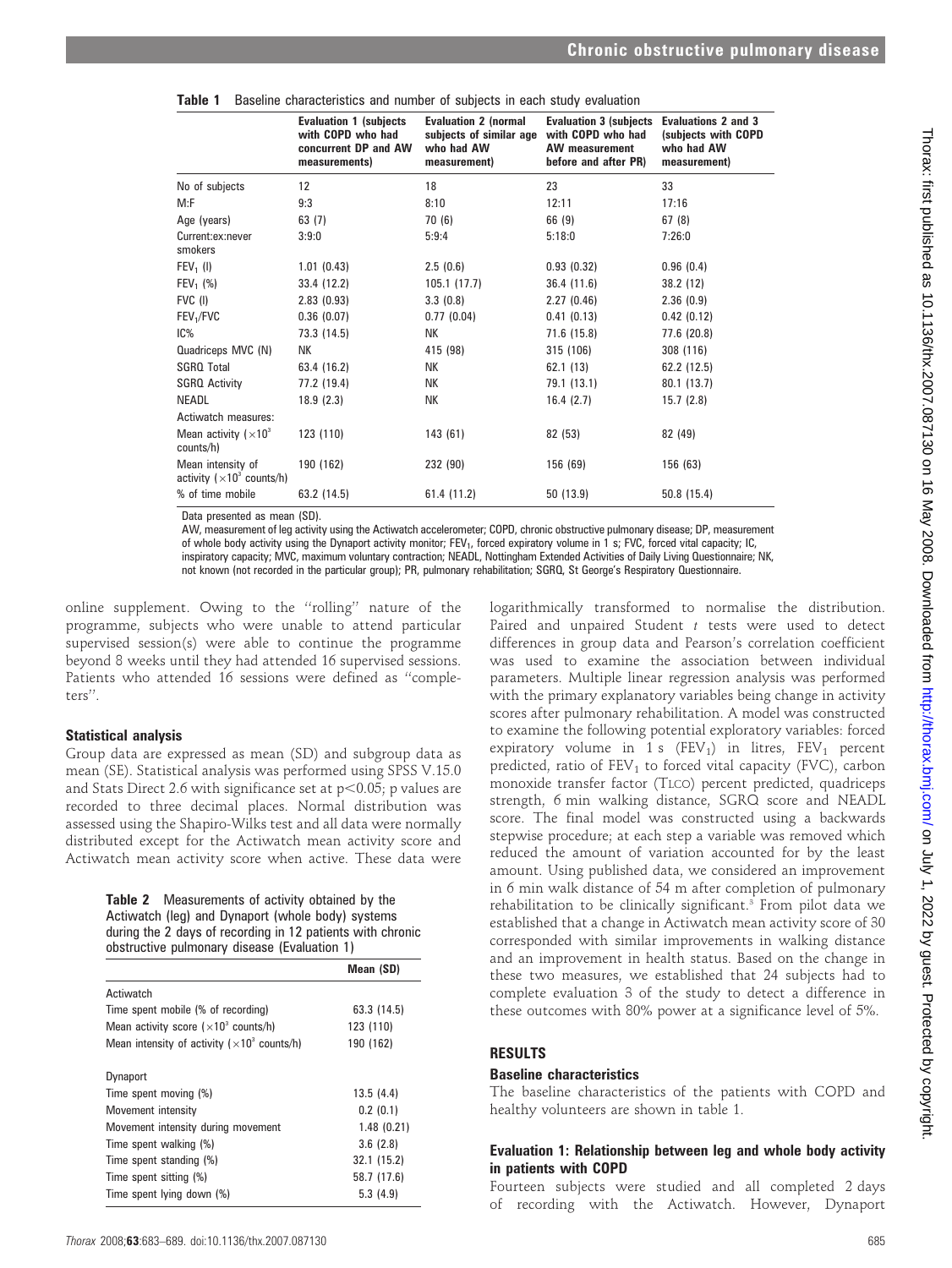

**Figure 1** (A) Relationship between measures of mean activity by Dynaport and Actiwatch devices. (B) Relationship between measures of intensity of activity by Dynaport and Actiwatch devices.

measurements were unsuccessful in two patients owing to unrecognised lack of battery power (both patients) plus incorrect operation of the device by one patient. Simultaneously recorded data were therefore available in 12 patients with a mean recording duration of 18.7 (1.5) h.

Mean data for the activity outcomes and body position are shown in table 2. There was good agreement between the mean leg activity score recorded by the Actiwatch and the mean whole body activity level recorded by the Dynaport device (table 3 and fig 1A), and also between Actiwatch mean intensity

of activity and all Dynaport activity assessments (table 3 and fig 1B). No relationship was seen between the time spent in specific positions and the activity levels assessed by the leg accelerometer. However, the mean number of counts recorded in each position for each patient was significantly different between sitting and walking (see table 1 in online data supplement).

# Evaluation 2: Leg activity in patients with COPD and healthy volunteers

The patients and volunteers were of similar age and, by definition, differed in lung function (table 1). Quadriceps muscle strength was significantly less in the patients with COPD (difference 107 N, 95% CI 48 to 139;  $p = 0.001$ ). The patients spent significantly less of the day mobile (difference 10.6%, 95% CI 3.1% to 18.2%;  $p = 0.007$ ) and had a lower mean activity level (difference 61, 95% CI 27 to 96;  $p = 0.001$ ) and lower intensity of activity score (difference 77, 95% CI 27 to 126;  $p = 0.004$ ) than the healthy volunteers. Leg activity recordings were relatively stable between the days for both the patients with COPD and the volunteers. The mean (range) coefficient of variation was 21.6% (2.2–47.4%) for mean activity score, 15.7% (3.2–42%) for mean intensity of activity and 11.5% (1.5–31.3%) for percentage of time spent mobile. When different leg activity measures recorded in the patients with COPD were compared, mean activity scores were closely related to the mean intensity of activity ( $r = 0.86$ , 95% CI 0.73 to 0.93;  $p < 0.001$ ) with a weaker relationship between the mean activity score and the percentage of time scored as mobile ( $r = 0.68$ , 95% CI 0.44 to 0.83;  $p<0.001$ ). However, the intensity of activity when exercising was not related to the amount of time spent mobile  $(r = 0.27, 95\% \text{ CI} - 0.08 \text{ to } 0.56; \text{ p} = 0.122).$ 

# Evaluation 3a: Lower limb activity and laboratory assessments of exercise capacity

In this evaluation the Actiwatch accelerometer was worn for an average of 15.7 (0.2) h per day on each of the 3 days of recording. All functional measurements—lung mechanics, muscle strength, walking distance or self-completed questionnaires—were related to each other to a varying degree (see table 2 in online data supplement). There was a significant or near significant relationship between measures of leg activity and many of these variables (see table 3 in online data

Table 3 Correlation between different activity measures obtained from the Actiwatch and Dynaport Activity Monitor in 12 patients with chronic obstructive pulmonary disease (Evaluation 1)

|                           | <b>Actiwatch</b>           |                                            |                           |
|---------------------------|----------------------------|--------------------------------------------|---------------------------|
|                           | <b>Mean activity score</b> | <b>Mean intensity of activity</b><br>score | Time spent mobile         |
| Dynaport                  |                            |                                            |                           |
| Time spent moving (%)     | $r = 0.83$                 | $r = 0.76$                                 | $r = 0.48$                |
|                           | 95% CI 0.48 to 0.95        | 95% CI 0.32 to 0.93                        | $95\%$ CI $-0.13$ to 0.32 |
|                           | $p = 0.001$                | $p = 0.004$                                | $p = 0.118$               |
| Movement intensity        | $r = 0.92$                 | $r = 0.88$                                 | $r = 0.35$                |
|                           | 95% CI 0.72 to 0.98        | 95% CL 0.63 to 0.97                        | $95\%$ CI $-0.28$ to 0.77 |
|                           | p<0.001                    | p<0.001                                    | $p = 0.27$                |
| Movement intensity during | $r = 0.81$                 | $r = 0.83$                                 | $r = 0.05$                |
| movement                  | 95% CI 0.45 to 0.95        | 95% CI 0.49 to 0.95                        | $95\%$ Cl $-0.54$ to 0.61 |
|                           | $p = 0.001$                | $p = 0.001$                                | $p = 0.883$               |
| Time spent walking (%)    | $r = -0.42$                | $r = -0.32$                                | $r = -0.42$               |
|                           | $95\%$ Cl $-0.8$ to 0.2    | $95\%$ Cl $-0.76$ to 0.31                  | $95\%$ Cl $-0.8$ to 0.2   |
|                           | $p = 0.171$                | $p = 0.306$                                | $p = 0.169$               |

Data recorded are Pearson's correlation coefficient, 95% confidence interval of the correlation and p value.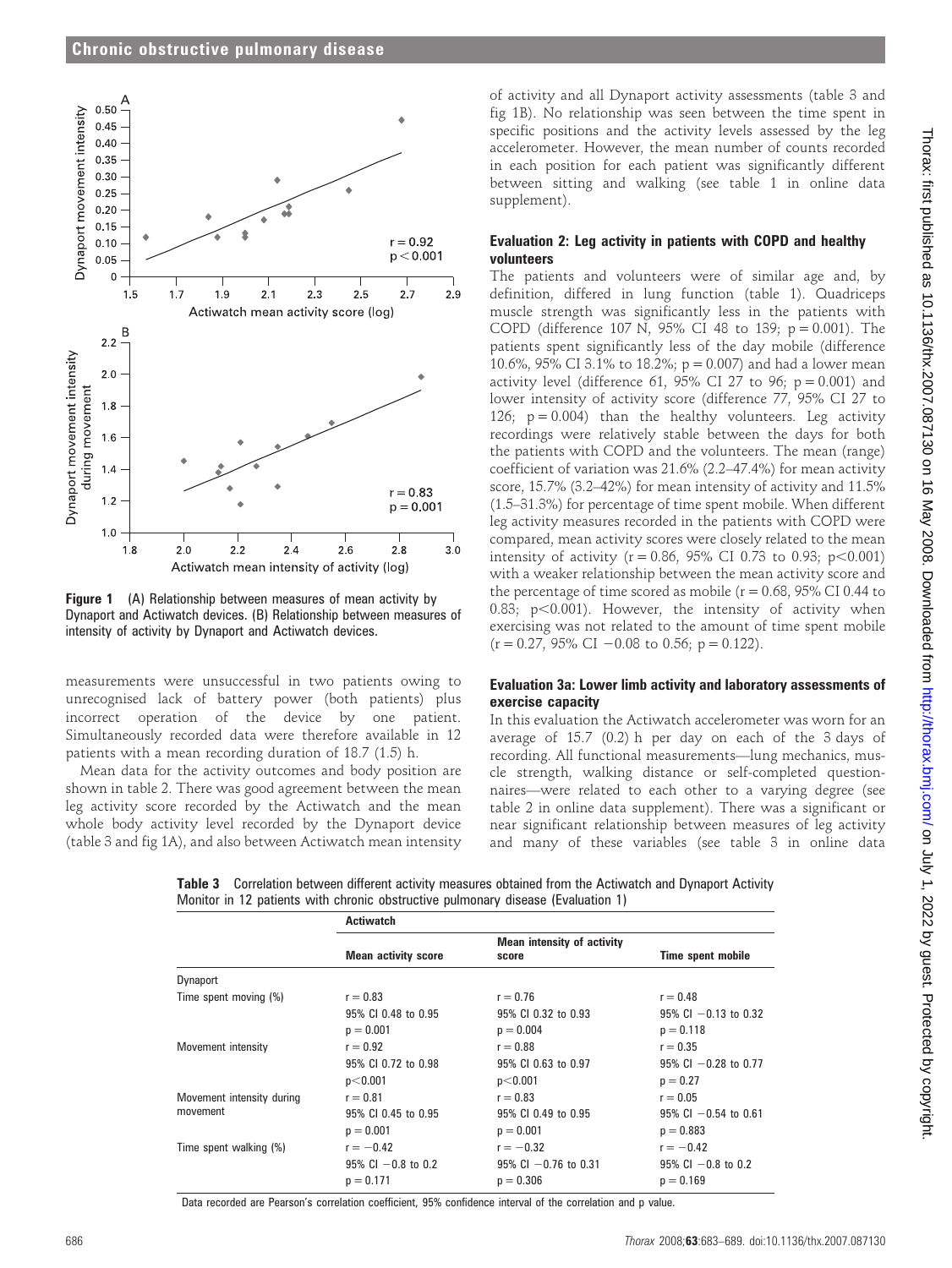



supplement). The mean activity of the legs and the percentage of time spent mobile were most closely related to absolute  $FEV<sub>1</sub>$  $(r = 0.57, 95\% \text{ CI } 0.28 \text{ to } 0.76; p < 0.001 \text{ and } r = 0.51, 95\% \text{ CI } 0.2$ to  $0.73$ ;  $p = 0.002$ , respectively). There was a significant relationship between  $FEV<sub>1</sub>$  percent predicted and mean intensity of activity when exercising  $(r = 0.5, 95\% \text{ CI } 0.19 \text{ to } 0.72;$  $p = 0.003$ ), although in this case the best univariate correlation was with TLCO ( $r = 0.6$ , 95% CI 0.25 to 0.81;  $p = 0.003$ ). There was a weak relationship between mean leg activity and the subjective assessment of activity using the NEADL questionnaire (r = 0.35, 95% CI 0 to 0.62; p = 0.049).

#### Evaluation 3b: Lower limb activity and pulmonary rehabilitation

The number of patients participating in and completing the pulmonary rehabilitation programme is shown in fig 2. The change in outcome variables after completion of rehabilitation is presented in table 4. Subjects completing rehabilitation showed significant improvements in self-paced walking distance, quadriceps strength, breathlessness at rest and peak exercise, health status and level of anxiety and depression. In general, these changes exceeded the minimum clinically important difference and were paralleled by significant improvements in leg activity. However, the magnitude of change in walking distance and muscle strength were unrelated to the change in any index of leg activity.

Improvement in objectively measured leg activity was positively correlated with baseline  $FEV_1$  ( $r = 0.8$ , 95% CI 0.58 to 0.91;  $p<0.001$ , fig 3). The only other baseline variables that contributed to the improvement in any measure of activity were 6 min walk distance and NEADL score. Baseline subjective activity level assessed using the NEADL questionnaire was related to change in the percentage of time spent mobile  $(r = 0.56, 95\% \text{ CI } 0.15 \text{ to } 0.79; p = 0.006)$  and mean activity score ( $r = 0.47$ ; 95% CI 0.08 to 0.71;  $p = 0.021$ ) after completion of rehabilitation. Full details of the relationships between change in leg activity and baseline variables are shown in table 4 in the online supplement.

# **DISCUSSION**

Exercise limitation in COPD integrates the effect of many different aspects of this condition including abnormal lung mechanics, peripheral muscle dysfunction and altered mood states. Subjective assessments of exercise limitation range from simple reporting of activity limited by dyspnoea such as the MRC dyspnoea scale<sup>22</sup> through to more global reporting of disability such as the SGRQ activity score or NEADL. Cardiopulmonary exercise testing can define the physiological limits to exercise, but this and other objective exercise tests define what the patient can do rather than what they actually do at home. In comparison, recording accelerometry provides

|  |  |  |  |  |  | Table 4 Effect of pulmonary rehabilitation in the 23 subjects with chronic obstructive pulmonary disease who completed all assessments (Evaluation 3) |
|--|--|--|--|--|--|-------------------------------------------------------------------------------------------------------------------------------------------------------|
|--|--|--|--|--|--|-------------------------------------------------------------------------------------------------------------------------------------------------------|

|                                                             | <b>Before PR</b> | <b>After PR</b> | Mean (SE) difference<br>after PR (95% CI) | p Value |
|-------------------------------------------------------------|------------------|-----------------|-------------------------------------------|---------|
| Quadriceps MVC (N)                                          | 312 (20)         | 334 (23)        | 22 (31) (9 to 35)                         | 0.002   |
| 6MWD (m)                                                    | 274 (13)         | 333 (13)        | 59 (33) (45 to 73)                        | < 0.001 |
| <b>Resting Borg score</b>                                   | 1.6(0.2)         | 0.9(0.2)        | $0.7$ (1.2) (0.2 to 1.6)                  | 0.008   |
| Peak Borg score                                             | 4.6(0.2)         | 3.2(0.3)        | 1.4 $(1.7)$ $(0.7$ to 2.1)                | < 0.001 |
| Leg activity                                                |                  |                 |                                           |         |
| % of time spent mobile                                      | 50.0(2.7)        | 55.2(2.6)       | 5.2 $(9.4)$ $(1.2$ to $9.3)$              | 0.014   |
| Mean activity score $(x10^3 \text{ counts/h})$              | 81.5 (53.2)      | 117.2 (84.2)    | 35.7 (49) (14.5 to 56.9)                  | 0.002   |
| Mean intensity of activity score $(x10^3 \text{ counts/h})$ | 156 (69.2)       | 208.5 (123.4)   | 52.5 (74.2) (20.4 to 84.6)                | 0.001   |
| Health status                                               |                  |                 |                                           |         |
| <b>HAD Anxiety</b>                                          | 7.2(1)           | 5.6(0.6)        | 1.6 $(3.2)$ $(0.2$ to $3.0)$              | 0.016   |
| <b>HAD Depression</b>                                       | 6.4(0.6)         | 4.4(0.6)        | 2(2.2)(1.0 to 2.9)                        | < 0.001 |
| SGRQ                                                        | 62.9(2.5)        | 47.8(2.4)       | 15.1 (12.5) (8.9 to 19.7)                 | < 0.001 |
| <b>NEADL</b>                                                | 16.4(0.5)        | 18.2(0.5)       | $1.8(1.7)(1.1$ to $2.6)$                  | < 0.001 |

Data shown are mean (SE).

HAD, Hospital Anxiety and Depression questionnaire score; 6MWD, six minute walking distance (metres); MVC, maximum voluntary contraction; NEADL, Nottingham Extended Activities of Daily Living Questionnaire; PR, pulmonary rehabilitation; SGRQ, St George's Respiratory Questionnaire.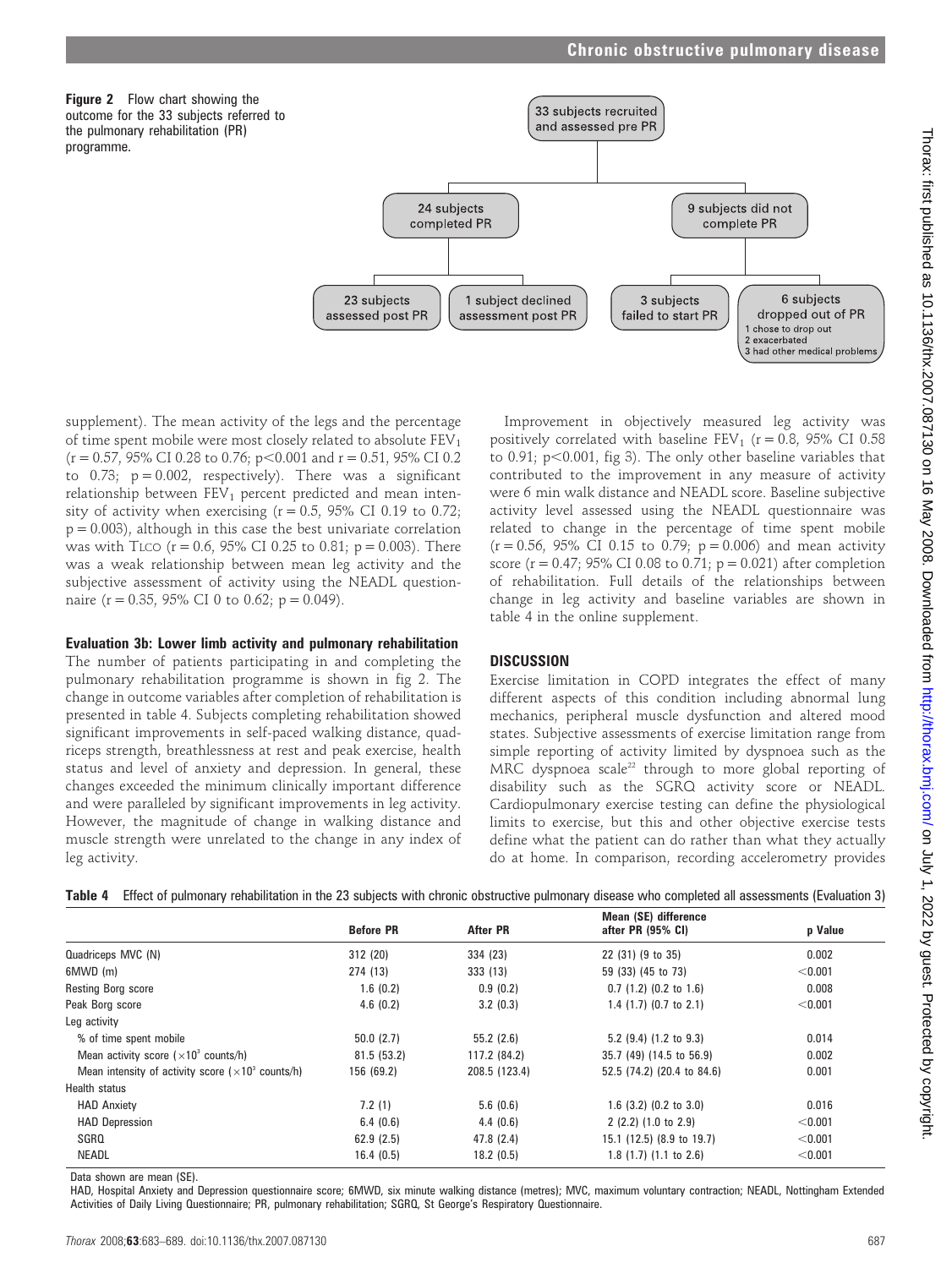

Figure 3 (A) Relationship between forced expiratory volume in 1 s  $(FEV<sub>1</sub>)$  and change in Actiwatch leg mean activity after rehabilitation  $(r = 0.8, p < 0.001)$ . (B) Relationship between FEV<sub>1</sub> and change in Actiwatch leg mean intensity of activity after rehabilitation ( $r = 0.67$ ,  $p<0.001$ ).

insight into how much activity is undertaken. In this report we have focused on leg activity and confirm that this variable relates well to whole body activity, distinguishes patients with COPD from unaffected individuals and responds to rehabilitation. However, interpreting these data is not necessarily simple, nor do they simply track changes in the variables we usually report when assessing a response to treatment.

Leg activity monitoring showed modest day-to-day variability in patients with COPD and healthy volunteers comparable to that reported with other systems. There was good agreement between the activity scores of the Dynaport, a validated whole body accelerometer, and both the mean activity scores and mean intensity of activity scores of the leg device. The differences in daily leg activity of the healthy volunteers and the patients with COPD are comparable to those reported for whole body activity, $^7$  and improvements after rehabilitation suggest that leg actigraphy tracks other outcome measures and is responsive to intervention. The lack of agreement between leg activity and position monitoring data with the Dynaport system probably reflects the strict scoring standards we used to define mobility. However, we cannot exclude an effect due to leg movements when seated or lying. The lack of complete agreement between the two methods means that lower limb activity monitors cannot be substituted for those measuring total activity when determining whole body energy expenditure.23 Despite this, lower limb activity is clearly the major determinant of whole body activity and, in most circumstances, lower limb measurement is likely to be an acceptable surrogate for a whole body system.

Of the three leg accelerometric variables we reported, mean activity provided an acceptable compromise between both the percentage of time spent immobile and the mean intensity of

activity during exercise. These latter variables were unrelated in the patients with COPD, which suggests that the amount of time spent sitting or lying completely still was determined by different factors from those determining intensity of lower limb activity when exercise had to be undertaken. This was reflected to a degree in the relative lack of relationship between lower limb activity and conventionally used performance indicators such as walking distance, quadriceps strength and activity questionnaires. Although these variables were related, the major factor determining leg activity was  $FEV<sub>1</sub>$ ; patients with better lung function undertook a greater degree of activity. The relationship between lung function and walking distance was much weaker, albeit not dissimilar to published data, $2$  as was the relationship between activity and walking distance. Hence, level of activity does not appear simply to reflect capacity but may be affected by lifestyle and choice. The subjectively reported limitation in activity of daily living score was weakly related to mean level of activity, and similar associations were seen with other subjective scores. However, unlike objective activity measures, subjective scores did not relate to measures of pulmonary function. These data suggest that level and extent of activity at home are independent measures of function which can only be approximately assessed using currently available laboratory physiological outcomes or activity questionnaires.

Pulmonary rehabilitation produced significant improvements in health status, lower limb muscle strength and exercise performance that are comparable to the best results reported with other programmes.<sup>24</sup> Significant improvement was seen in all measures of lower limb activity although, even after pulmonary rehabilitation, leg activity was still significantly less than that in age-matched controls. The magnitude of improvement in measures of functional capacity—such as walking distance and quadriceps strength—did not predict the change in leg activity at home, even though both were significantly greater after rehabilitation.

We initially hypothesised that the most inactive subjects would have a greater capacity to improve their level of activity after rehabilitation. In fact, the baseline level of activity was only weakly related to the improvement after rehabilitation, which suggests that even active individuals can further increase their level of activity with an effective rehabilitation programme. Instead, change in leg activity after rehabilitation, however expressed, was primarily influenced by lung function, although the pre-rehabilitation 6 min walking distance also made an independent contribution. Individuals with better exercise capacity and lung function thus did more at home and with greater intensity after completing rehabilitation. This is compatible with the subjective improvement in activity of daily living. As in previously published reports,<sup>25</sup> patients with a better preserved  $FEV<sub>1</sub>$  but worse perception of activity reported the greatest subjective benefit. The importance of spirometry as a predictor of outcome after rehabilitation is not entirely surprising as previous reports have highlighted the role of ventilatory capacity in determining improvement in walking distance after rehabilitation.26–28

The Actiwatch device was to be easy to use, acceptable to patients and had a low failure rate. As a simple strap-mounted device, it could be worn under clothing and, with a long battery life, it could be worn overnight and only needed to be removed for bathing. In contrast, the Dynaport was technically more difficult to use and, although light in weight, it was larger and noticeable. It includes both a waist and a leg strap and hence has to be removed overnight and during washing. The start-up procedure needs to be completed each morning and ideally both